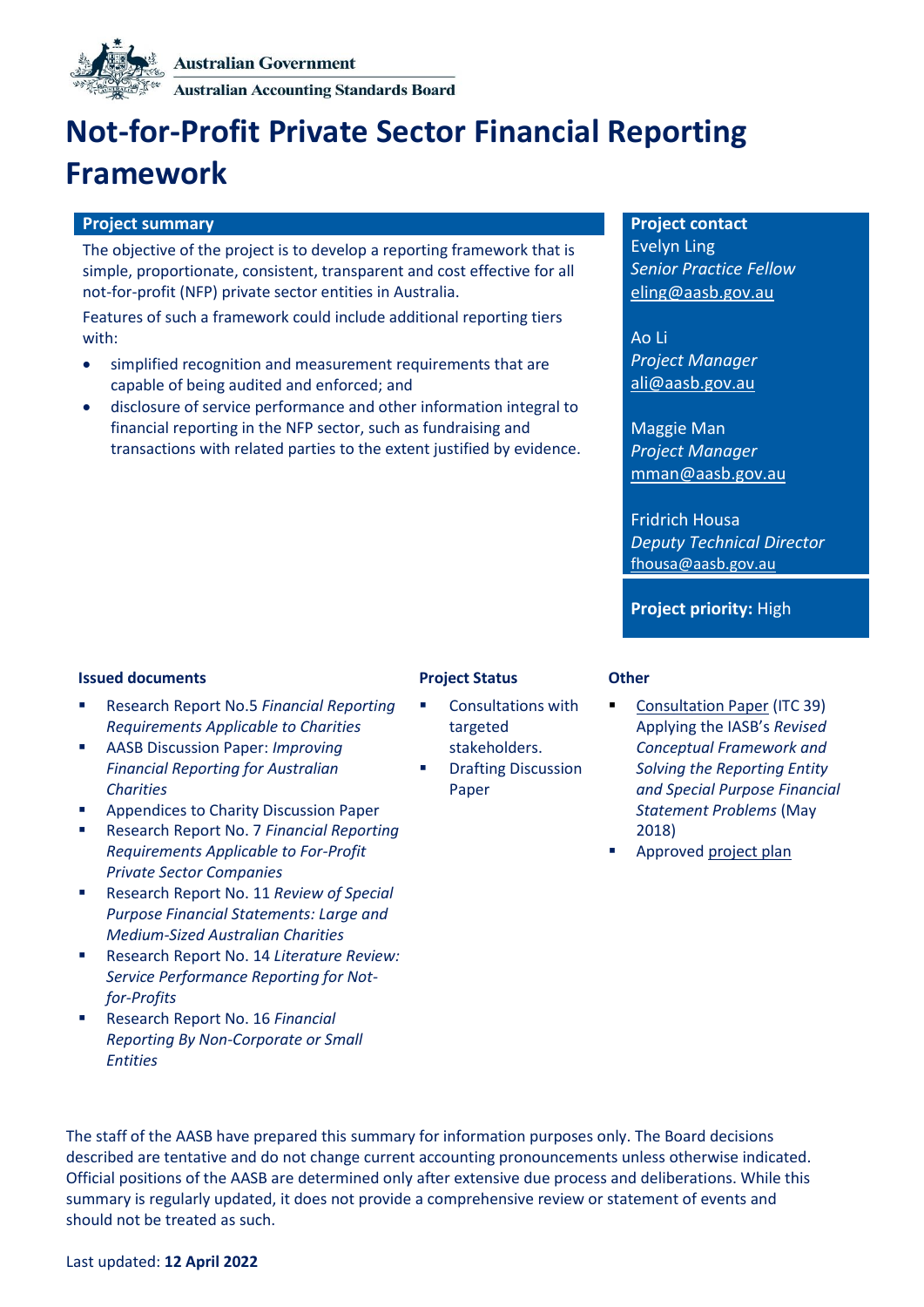- AASB Outreach: Australian [Reporting Framework](http://www.aasb.gov.au/admin/file/content102/c3/8.1_Collation_NFP_Outreach_2017_M161.pdf) – Charities
- Roundtable sessions (NFP [private\)](http://www.aasb.gov.au/admin/file/content102/c3/AASB_Roundtable_NFP_Private_Sector_Summary_1-16.pdf)
- Initial targeted consultations
- Conceptual Framework (CF) Project Advisory Panel meeting (a joint meeting for both NFP Private Sector Financial Reporting Framework project and NFP CF project)

### **Latest project news**

| <b>Date</b>          | <b>News</b>                        |
|----------------------|------------------------------------|
| <b>7 April 2022</b>  | AASB Action Alert (Issue. No. 213) |
| 23-24 February 2022  | AASB Action Alert (Issue. No. 212) |
| 10-11 November 2021  | AASB Action Alert (Issue. No. 211) |
| 8-9 September 2021   | AASB Action Alert (Issue. No. 210) |
| <b>4 August 2021</b> | AASB Action Alert (Issue. No. 209) |
| 21-22 June 2021      | AASB Action Alert (Issue. No. 208) |
| 20-21 April 2021     | AASB Action Alert (Issue. No. 207) |
| 24-25 February 2021  | AASB Action Alert (Issue No. 206)  |
| 11-12 November 2020  | AASB Action Alert (Issue No: 205)  |
| 16-17 September 2020 | AASB Action Alert (Issue No: 204)  |
|                      |                                    |

| <b>AASB Action Alert Update, Minutes and Board Papers</b> |                                                                                                                                                                                                                                                                                                     |  |
|-----------------------------------------------------------|-----------------------------------------------------------------------------------------------------------------------------------------------------------------------------------------------------------------------------------------------------------------------------------------------------|--|
| <b>Meeting Date</b>                                       | <b>Update</b>                                                                                                                                                                                                                                                                                       |  |
| <b>April 2022</b>                                         | The Board decided to include the following proposals in the Discussion Paper (DP) on Tier 3<br>reporting requirements for not-for-profit (NFP) private sector entities.<br><b>Impairment of non-financial assets</b><br>Tier 3 reporting requirements should require:                               |  |
|                                                           | a. inventories generally to be measured at the lower of cost and net realisable value;<br>and;                                                                                                                                                                                                      |  |
|                                                           | b. inventories held for distribution to be measured at cost, adjusted when applicable<br>for a loss of service potential.                                                                                                                                                                           |  |
|                                                           | For non-financial assets other than inventory, the Board decided on the following<br>impairment model:                                                                                                                                                                                              |  |
|                                                           | a. only assets subsequently measured at cost or deemed cost should be subject to<br>impairment testing;                                                                                                                                                                                             |  |
|                                                           | b. a Tier 3 entity should be required to consider whether assets are impaired only<br>when they have been physically damaged or when their service potential might<br>have been adversely affected by a change in the entity's strategy or changes in<br>external demand for the entity's services; |  |
|                                                           | c. an asset would be impaired if its carrying amount exceeded its recoverable amount.<br>An asset's recoverable amount is the higher of its fair value less costs of disposal and<br>its value in use. However, the proposed impairment model will include a rebuttable                             |  |

■ AASB Action Alert Update and AASB Board papers

## **AASB outreach Board deliberations AASB communications**

- **Differential Reporting Project** [Update \(January 2015\)](http://www.aasb.gov.au/admin/file/content102/c3/Differential_Reporting_Project_Update_12_01_2015.pdf)
- AASB Submission to ACNC Legislative Review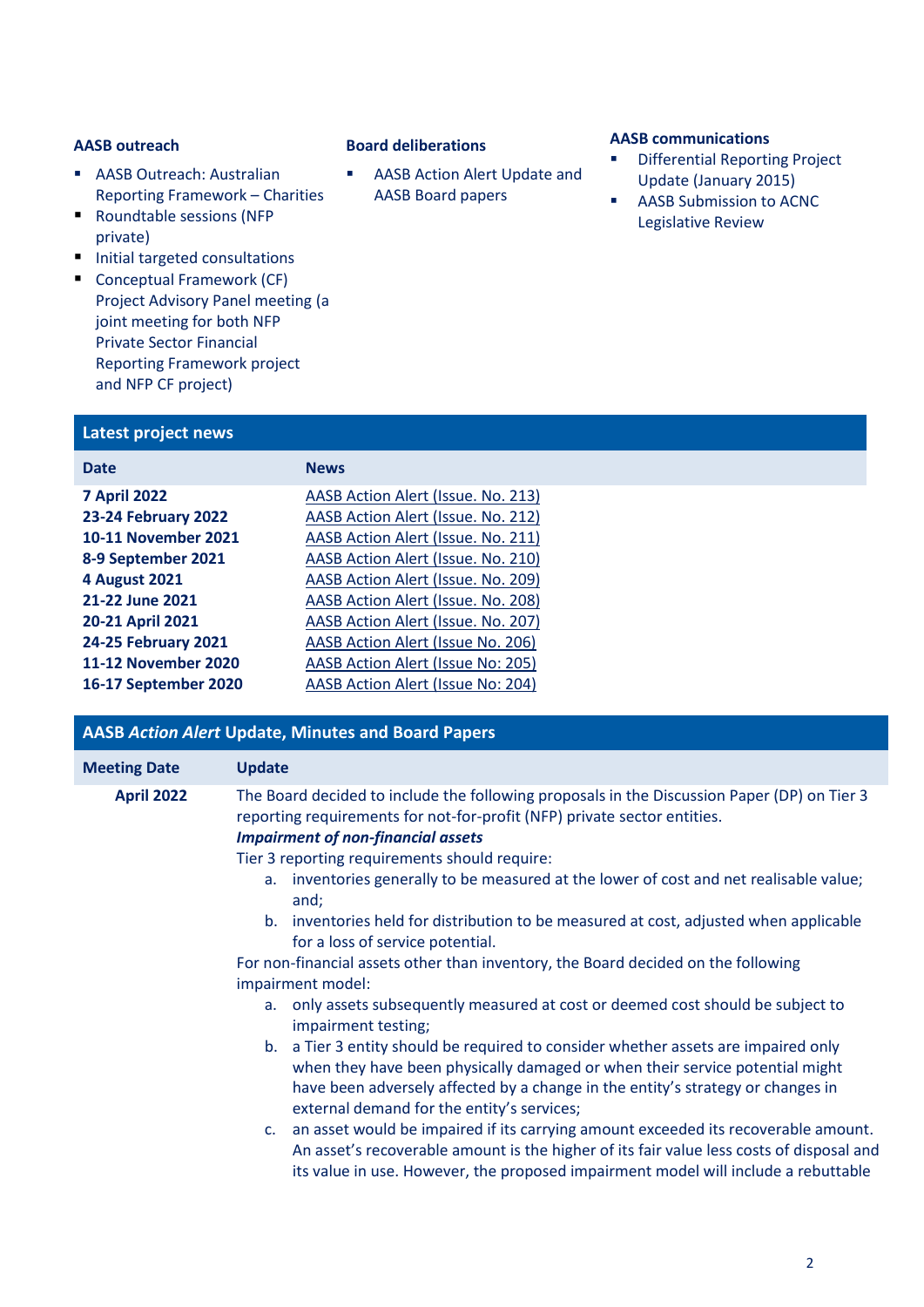presumption that fair value less costs of disposal is expected to be the most appropriate measure of an asset's recoverable amount because non-financial assets are generally not held by NFP entities for the purpose of generating cash flows;

- d. assets that do not generate cash flows that are largely independent of those from other assets can be grouped into cash-generating units; and
- e. the impairment model will not include specific requirements relating to reversing previously recognised impairment losses.

#### *Initial measurement of assets acquired for significantly less than fair value*

Tier 3 reporting requirements for the initial measurement of assets acquired for significantly less than fair value should allow an entity an accounting policy choice, supplemented by appropriate disclosures, for the measurement of:

- a. inventory at cost or current replacement cost; and
- b. (b) other non-financial assets at cost or at fair value in accordance with AASB 13 Fair Value Measurement.

### *Volunteer services*

A Tier 3 entity should be permitted, but not required, to recognise volunteer services received, or a class of volunteer services, if the fair value of those services can be measured reliably.

- **[4.1](https://www.aasb.gov.au/media/wmacglhu/04-1_sp_cm_m186_pp.pdf)** Cover memo: Project overview
- **[4.2.](https://www.aasb.gov.au/media/cy3mb1xz/04-2-0_sp_tier3_impairment_m186_pp.pdf)0** Staff paper: Tier 3 Impairment
- **[4.2.1](https://www.aasb.gov.au/media/esab1qce/04-2-1_sp_tier-3impairmentsupportingdoc_m186_sm_pp.pdf)** Staff paper: Tier 3 Supporting document: Detailed requirement of impairment in Australian Accounting Standards
- **[4.3](https://www.aasb.gov.au/media/wo0ladv5/04-3_sp_tier3revenuedonatednfa_m186_pp.pdf)** Staff paper: Tier 3 Initial measurement of donated/granted non-financial assets

### **February 2022** The Board decided to include the following proposals in the Discussion Paper (DP) on Tier 3 reporting requirements for not-for-profit (NFP) private sector entities.

#### *Investment property and property, plant and equipment*

Tier 3 reporting requirements should require:

- a. separate classification, recognition and measurement requirements for investment property and property, plant and equipment (PP&E);
- b. subsequent measurement for:
	- a. investment property using either the cost model or the fair value model; and
	- b. PP&E using either the cost model or revaluation model, with guidance to be developed for depreciation under revaluation model; and
- c. all borrowing costs to be recognised as an expense when incurred, which would be a simplification of the requirements in AASB 123 Borrowing Costs.

The Board observed that this approach would require Tier 3 entity that elect to revaluation its investment property or PP&E to measure fair value in accordance with AASB 13 *Fair Value Measurement*. However, the Board decided to seek stakeholder feedback through the DP on simplifications that should be considered for the revaluation of investment property and PP&E*.*

#### *Employee benefits*

The Board decided that all short-term and long-term employee benefits should be measured on an undiscounted basis. The Board decided that the measurement of employee benefits relating to long-service leave should still reflect the probability that payment will be required and to develop guidance in the form of a rebuttable presumption for the application of that requirement. The Board directed staff to conduct further research on the possible content and form of such guidance.

*Income/revenue – grants, donations and bequests*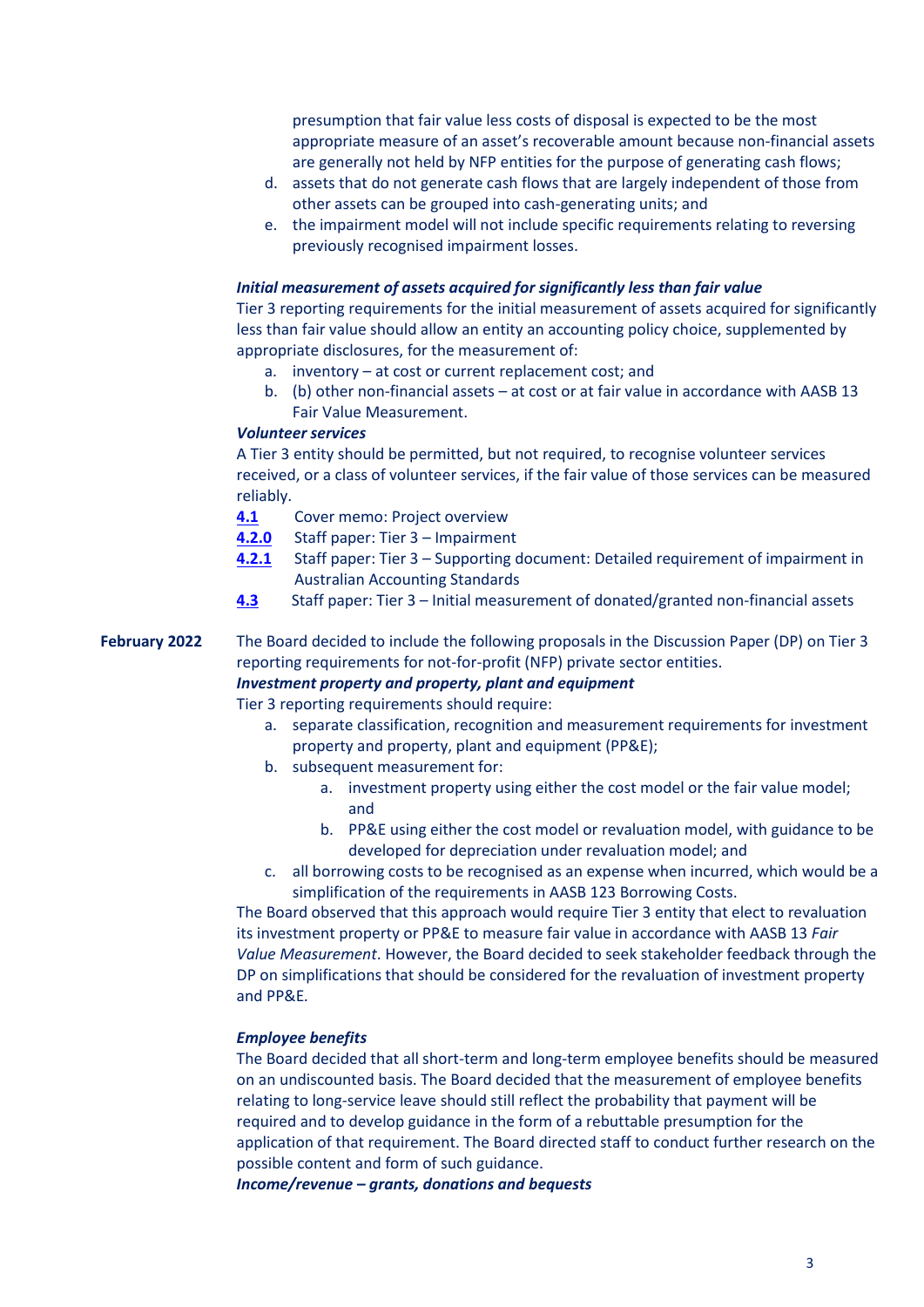The Board decided to consider potential options for income accounting simplification for Tier 3 entities for inclusion in the DP and provided initial feedback to staff on the options for the accounting for grants, donations and bequests that should be considered further in developing proposals for the DP.

- [11.1](https://aasb.gov.au/media/tuwll4gj/11-1_sp_cm_m185_pp.pdf) Cover memo: Project overview
- **[11.2](https://aasb.gov.au/media/haih540j/11-2_sp_tier3investpropertyppe_m185_pp.pdf)** Staff paper: Tier 3 Investment property and Property, plant and equipment
- **[11.3](https://aasb.gov.au/media/gsxjvuqp/11-3_sp_tier3employeebenefits_m185_pp.pdf)** Staff paper: Tier 3 Employee benefits
- **[11.4](https://aasb.gov.au/media/ol4ondoy/11-4-0_sp_tier3revenuegrants_m185_pp.pdf)** Staff paper: Tier 3 Revenue/Income (preliminary discussion)
- **[11.4.1](https://aasb.gov.au/media/lean4o4b/11-4-1_sp_tier-3revenuesupportingdoc_m185_sm.pdf)** Supporting documents: Detailed requirements of income pronouncements from other standard setters

### **November 2021** The Board decided to include the following proposals in the Discussion Paper (DP) on Tier 3 reporting requirements for not-for-profit (NFP) private sector entities. *Primary financial statements*

Tier 3 reporting requirements should require an entity to present:

- (a) a statement of financial position;
- (b) a statement of profit or loss and other comprehensive income; and
- (c) a statement of cash flows that:
	- (i) covers both cash and cash equivalents;
	- (ii) reports cash flows from operating activities using only the direct method; and
	- (iii) does not require cash flows from investing activities to be presented to cash flows from financing activities.

The Board decided to seek stakeholder feedback through the DP as to whether other possible simplifications to the statement of cash flows should be considered, such as whether all cash flows should be presented net of Goods and Services Tax (GST). The Board decided not to form a view for the DP as to whether a statement of changes in equity should be required as part of Tier 3 reporting requirements. The Board observed that while not requiring a statement of changes in equity may be a proportionate response in recognition of the lower-level differential reporting tier, the statement can be useful to some stakeholders in assessing the integrity of the financial statements. Therefore, the DP will seek view on whether the statement of changes in equity should be required. Recognising the broad characteristics of the entities in the scope of Tier 3, the Board decided to propose in the DP to replicate the Tier 2 requirements for the information presented on the face of the primary financial statements supplemented by guidance or education material.

#### *Leases*

The Board decided to propose, for the purpose of the DP, that Tier 3 reporting requirements for leases (other than concessionary leases) should require a lessee (lessor) to:

- (a) recognise lease payments as an expense (income), supplemented by disclosure of information about the entity's lease commitments; and
- (b) measure the lease expense (income) on a straight-line basis over the lease term, unless another systemic basis is more representative of the time pattern of the user's benefit.
- **[7.1](https://aasb.gov.au/media/x4eiyb3a/7-1_sp_covermemo_m184_pp.pdf)** Cover memo: Project update
- **[7.2](https://aasb.gov.au/media/f3npo4c0/7-2_sp_tier3_financial_statements_m184_pp.pdf)** Staff paper: Tier 3 primary financial statements
- **[7.3](https://aasb.gov.au/media/vzwftqgu/7-3_sp_tier3_leases_m184_pp.pdf)** Staff paper: Tier 3 leases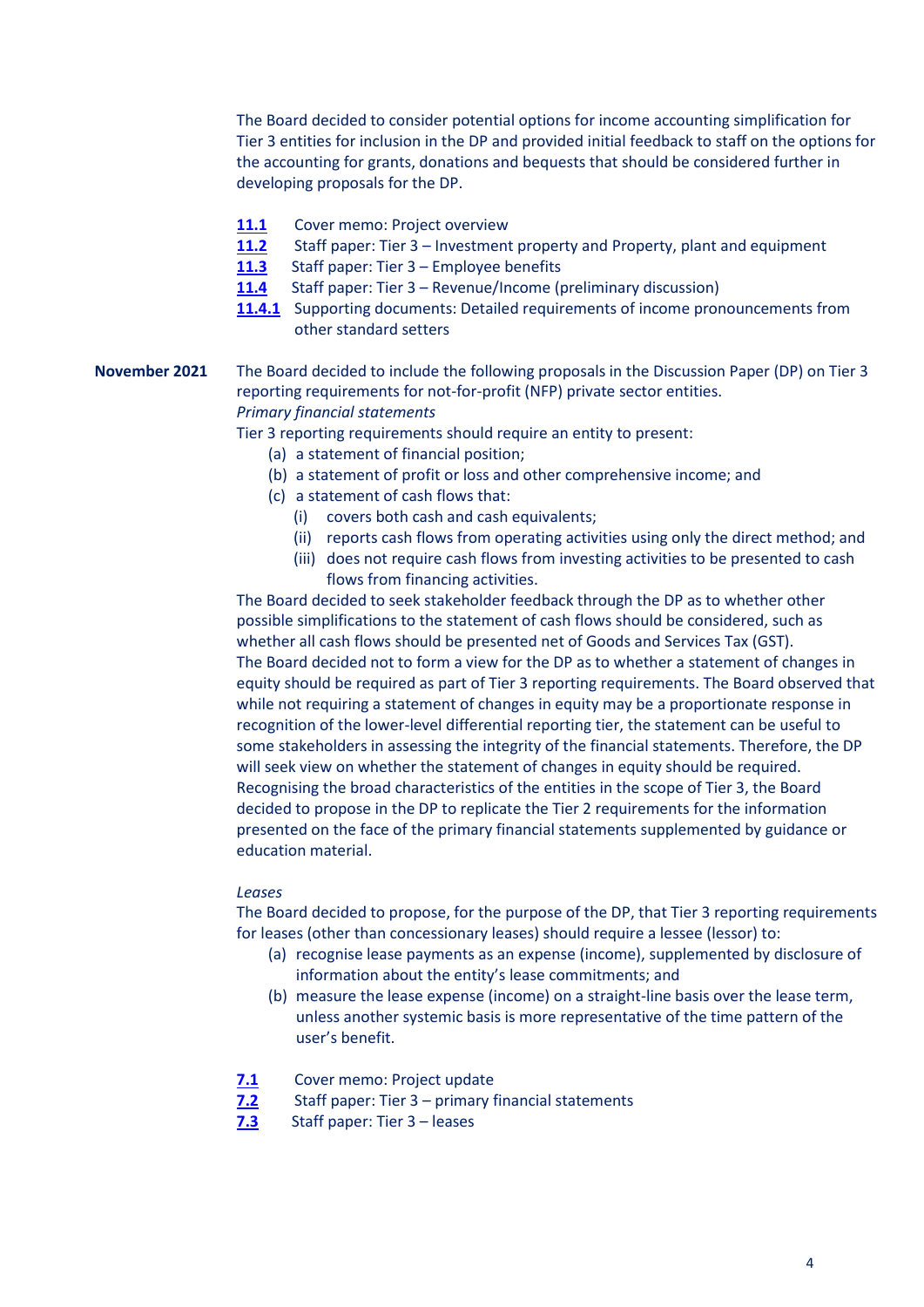### **September 2021** The Board considered proposals to include in a Discussion Paper (DP) on the Financial Reporting Framework in respect of entities determining their accounting policies under Tier 3 reporting requirements.

The Board decided to propose that entities in scope of Tier 3 should apply the requirements of a higher tier of Australian Accounting Standards in full for transactions not covered by the Tier 3 reporting requirements. Where transactions are also not covered in Tier 1 or Tier 2 requirements, judgement would be required to determine an accounting policy. Entity management would need to consider the applicability of the following sources, in descending order:

- (a) The principles and requirements in Tier 3 reporting requirements dealing with similar and related transactions or event; and
- (b) the definitions, recognition criteria and measurement concepts for assets, liabilities, income and expenses in the Conceptual Framework, to the extent they do not conflict with the Tier 3 reporting requirements.

The Board decided to include in the DP for stakeholder feedback the following options on applying higher-tier requirements for topics or transactions that are covered by Tier 3 requirements:

- (a) allow application of an accounting policy set out in a higher tier for any topic; or
- (b) allow application of a higher-tier accounting policy only for specific topics permitted by the Board, or
- (c) prohibit application of an accounting policy set out in a higher tier.
- **[12.1](https://aasb.gov.au/media/lyyb3pqy/12-1_sp_omittedtopicsclassoftransactionsapproach_m183_pp.pdf)** Staff paper: Application of accounting policies for omitted topics and application of higher tier requirements
- **August 2021** The Board decided to specify that the primary objective in developing Tier 3 reporting requirements is to develop simplified financial reporting requirements that meet the needs of users of financial statements of smaller not-for-profit (NFP) entities. To recognise that comparability considerations do not conflict with this primary objective, the Board agreed to amend one of the principles against which it will form its views on Tier 3 reporting requirements – to be included in a Discussion Paper (DP) – to read as follows:
	- where possible, leverage the information management uses to make decisions about the entity's operations. The ability to leverage the information management uses is made within the context of the NFP conceptual framework, user needs and cost/benefit considerations, and the aim for comparability within Tier 3 reporting requirements.

The Board decided to propose, for the purpose of the DP:

- permitting Tier 3 entities to change accounting policies voluntarily if the change results in financial statements providing more reliable and relevant information about the effects of transactions, other events or conditions on the entity's financial position, financial performance or cash flows; and
- requiring a limited retrospective approach for accounting for changes in accounting policies (both voluntary changes, and required changes where no specific transition requirements apply) and for corrections of errors. The limited retrospective approach recognises the cumulative effects on prior periods in the current period's opening retained earnings, without restating the comparative period(s).

The Board supported the revised project timeline, with publication of the DP expected in the second half of 2022

**[4.1](https://aasb.gov.au/media/hd0kig2j/4-1_sp_covermemo_m182_pp.pdf)** Cover memo: Primary objective and staff analysis and recommendations on topics to be included in Tier 3 discussion paper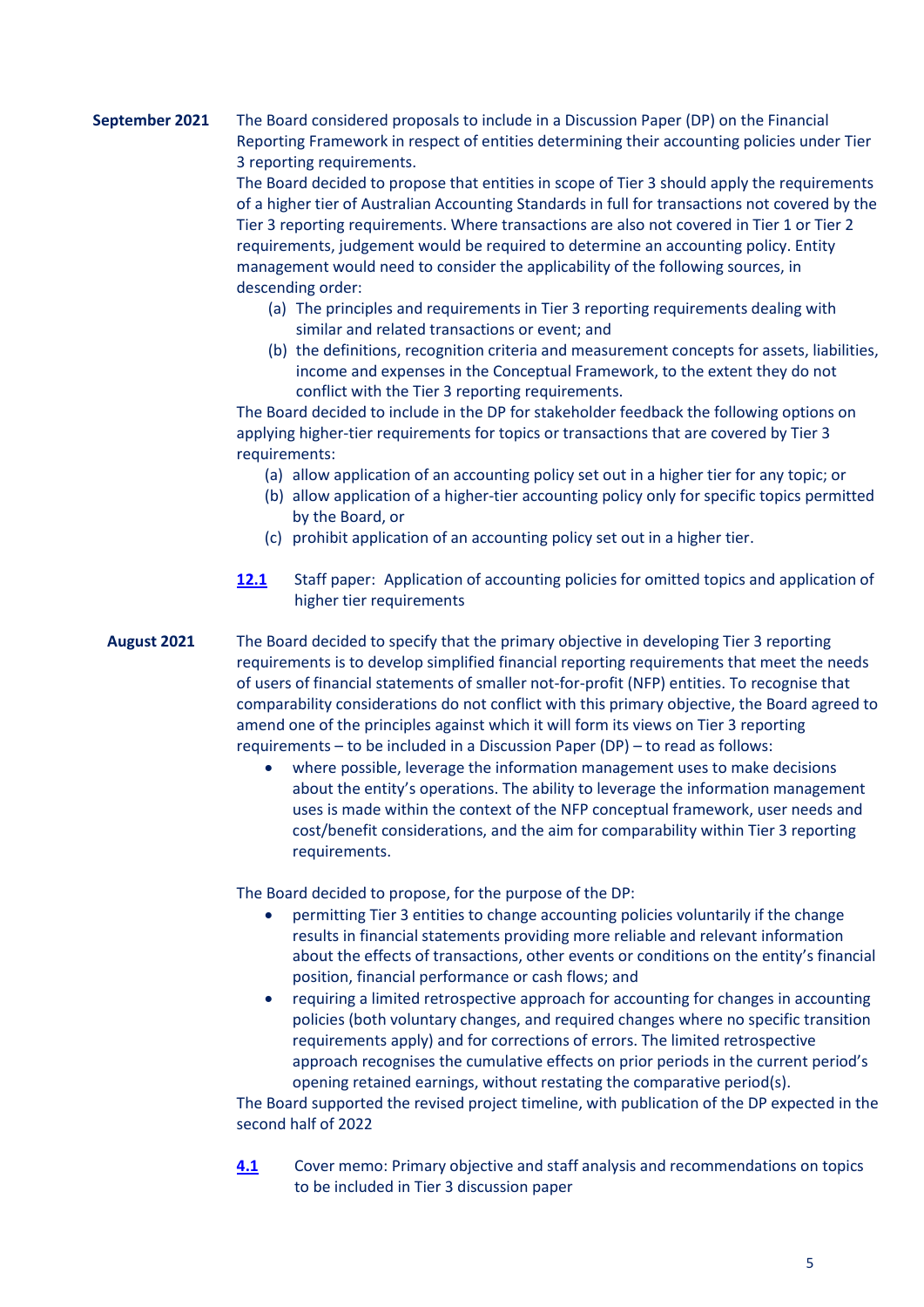- **[4.2](https://aasb.gov.au/media/3gtluize/4-2_sp_objectiveoftier3framework_m182_pp.pdf)** Staff paper: Primary objective of setting Tier 3
- **[4.3](https://aasb.gov.au/media/qvspnte4/4-3_sp_tier3changeinaccountingpolicies_m182_pp.pdf)** Staff paper: Change in accounting policies and correction of errors
- **June 2021** The Board discussed whether the primary objective of Tier 3 reporting requirements should be to simplify accounting requirements or to facilitate comparability between Tier 3 NFP private sector entities, and the interaction of such primary objective with the Board's principles for developing the proposed Tier 3 requirements. The Board did not form a view and directed staff to perform further work in this regard.

The Board decided to propose developing Tier 3 reporting requirements as a single standalone pronouncement that will:

- (a) be drafted in simple language using terminology tailored to NFP private sector entities of the size contemplated by the Board for Tier 3 entities (revenue between \$500,000 and \$3 million);
- (b) have minimal cross-referencing to requirements of other Australian Accounting Standards;
- (c) include a simple Basis for Conclusions; and
- (d) include application guidance, implementation guidance and template financial statements.

The Board also decided to address maintenance of the proposed pronouncement after forming its preliminary views on Tier 3 reporting requirements.

The Board observed that an entity of the Tier 3 size contemplated by the Board should be able to prepare Tier 1 or Tier 2 general purpose financial statements, if it elects to do so. The Board also decided to consider at a future meeting whether to permit an entity to apply the reporting requirements of a higher tier in other cases, such as for a class of transactions or where a topic or guidance is not included in the Tier 3 reporting requirements.

The Board decided not to make any amendments to the 'control' principle set out in AASB 10 Consolidated Financial Statements for Tier 3 reporting requirements. The Board noted that a forthcoming post-implementation review of Appendix E of AASB 10 is expected to address the application of this principle for NFP entities. Consequently, the Board decided not to develop any specific guidance or criteria on identifying controlled entities as part of the Tier 3 reporting requirements.

However, on consideration of the potentially significant effort that might be incurred by Tier 3 entities in identifying controlled entities, the Board decided to allow a NFP private sector entity presenting Tier 3 general purpose financial statements the choice of presenting either:

- (a) consolidated financial statements that consolidate all of its controlled entities, as specified by AASB 10; or
- (b) separate financial statements as its only financial statements.

In addition, where an entity presents separate financial statements as its only financial statements, the Board formed a tentative view that disclosure of the entity's 'significant relationships' should be required, to provide users of the financial statements with information on the other entities that could significantly affect the entity's future financial position or performance. The Board intends to further discuss a definition of 'significant relationships'.

The Board will consider the accounting for investments in associates and joint ventures in consolidated financial statements and the accounting for investments in subsidiaries, associates and joint ventures in separate financial statements at a future meeting. The Board confirmed its previous decisions not to specify any reporting thresholds as part of this project (and to clarify the implications of this decision for entities in the discussion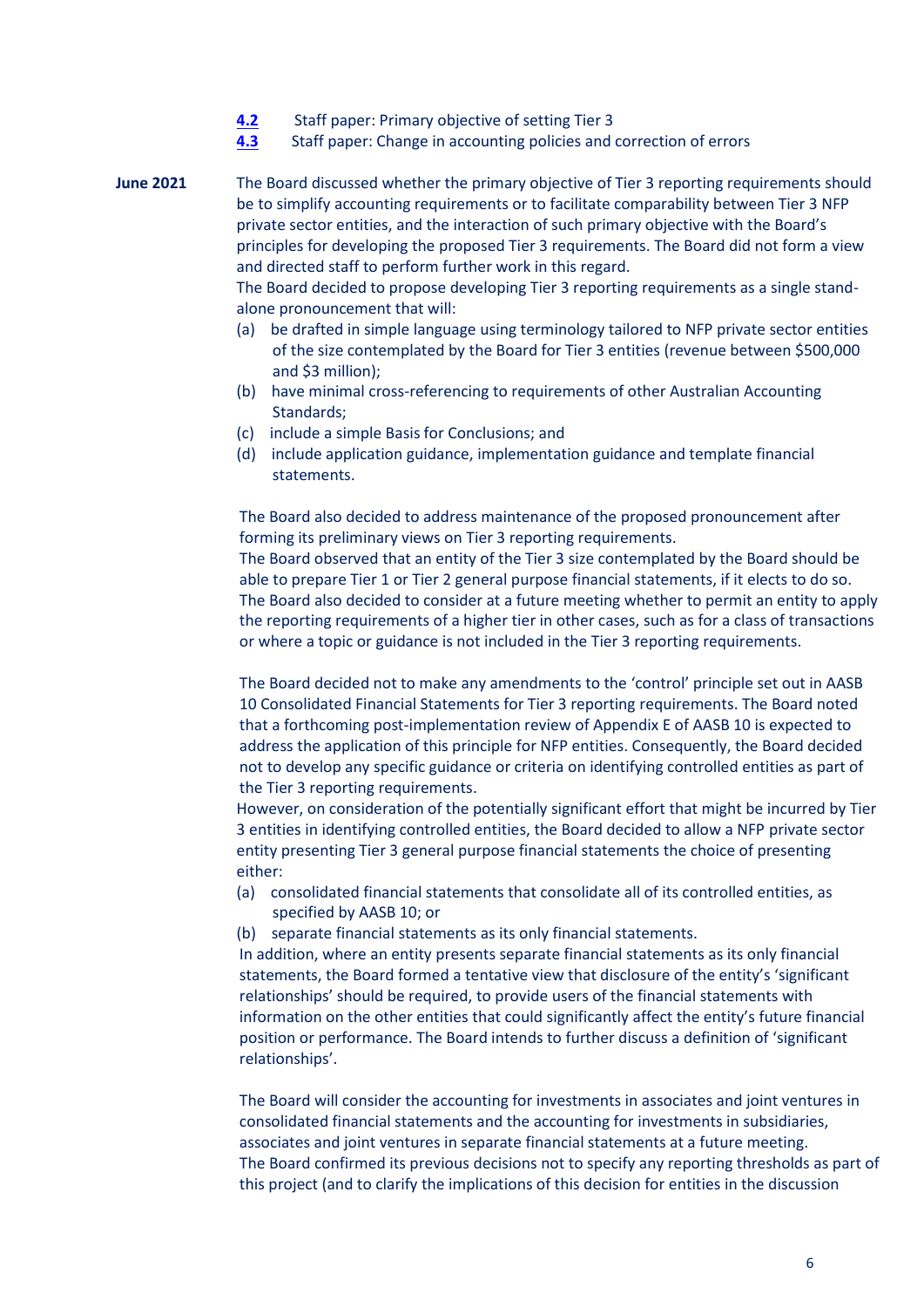paper as far as possible) and that Tier 1 and Tier 2 reporting requirements of the NFP private sector differential reporting framework should comprise the respective Tier 1 and Tier 2 reporting requirements currently set out in Australian Accounting Standards

- **[3.1](https://aasb.gov.au/media/c3an1rvo/3-1_sp_covermemo_m181_pp.pdf)** Cover memo: Staff analysis and recommendation on certain topics to be included in Tier 3 discussion paper
- **[3.2](https://aasb.gov.au/media/cl3ln254/3-2_sp_tier3settingoftier3standards_m181_pp.pdf)** Staff paper: Setting of Tier 3 reporting requirements in the context of Australian Accounting Standards
- **[3.3](https://aasb.gov.au/admin/file/content102/c3/3.3_SP_Tier3Princhttps:/aasb.gov.au/media/zgseovgz/3-3_sp_tier3reportingcontrolledandrelatedentities_m181_pp.pdfiplesForDecisionMaking_M180_PP.pdf)** Tier 3 reporting control and related entities

### **April 2021** The Board decided that a discussion paper on a possible differential financial reporting framework for not-for-profit (NFP private sector entities will propose:

- The withdrawal of SAC 1 *Definition of the Reporting Entity for NFP* private sector entities, and the amendment of AASB 1054 *Application of Tiers of Australian Accounting Standards,* to remove the option for such entities to prepare special purpose financial statements; and
- That subject to due processes, these steps should take effect concurrently with:
	- i. Stage 1 of the Board's updated Revised Conceptual Framework for NFP Framework for NPF entities – to avoid simultaneous application of two different concepts of a 'reporting entity' by the same entities; and
	- ii. The Board's differential reporting requirements for NPF private sector entities to make Tier 3 reporting requirements available immediately, where applicable, for those entities preparing general purpose financial statements for the first time.
- In the discussion paper, the Board will also consult on the cross-cutting issues that could result in NFP modifications of its Revised Conceptual Framework, such as:
	- a) which parties should be identified as the primary users of general purpose financial reports of NPF private sector entities; and
	- b) whether the objective of general purpose financial reporting by NFP sector entities should give greater emphasis to stewardship (or accountability).

The Board decided to develop its proposals on Tier 3 accounting requirements having regard to 'user needs' and 'cost/benefit' as overarching principles, and having regard to balances and transactions commonly undertaken by NFP private sector entities with revenues between \$500,000 and \$3 million. This size indication provides the Board with an indicative boundary for identifying common transactions and forming views on requirements applying to Tier 3 financial statements, but is not intended to identify or limit the entities that might prepare Tier 3 general purpose financial statements in the future.

The Board decided on the following principles, against which it will form its views on Tier 3 accounting requirements, for inclusion in a discussion paper:

- a) the development of Tier 3 reporting requirements is subject to the AASB *Not for-Profit Entity Standard-Setting Framework*;
- b) Tier 3 financial statements are general purpose financial statements. As such, Tier 3 financial statements provide useful information to users of the financial statements;
- c) consistency with the accounting principles specified by Tier 2: Australian Accounting Standards – Simplified Disclosures is desirable, but might not always be warranted, since Tier 3 requirements are being developed as a proportionate response to the costs incurred by certain entities whilst meeting the needs of users of the financial statements for the cohort of entities. For example, opportunities for deviation from Tier 2 accounting principles that could give a similar outcome to users while reflecting an appropriate cost/benefit balance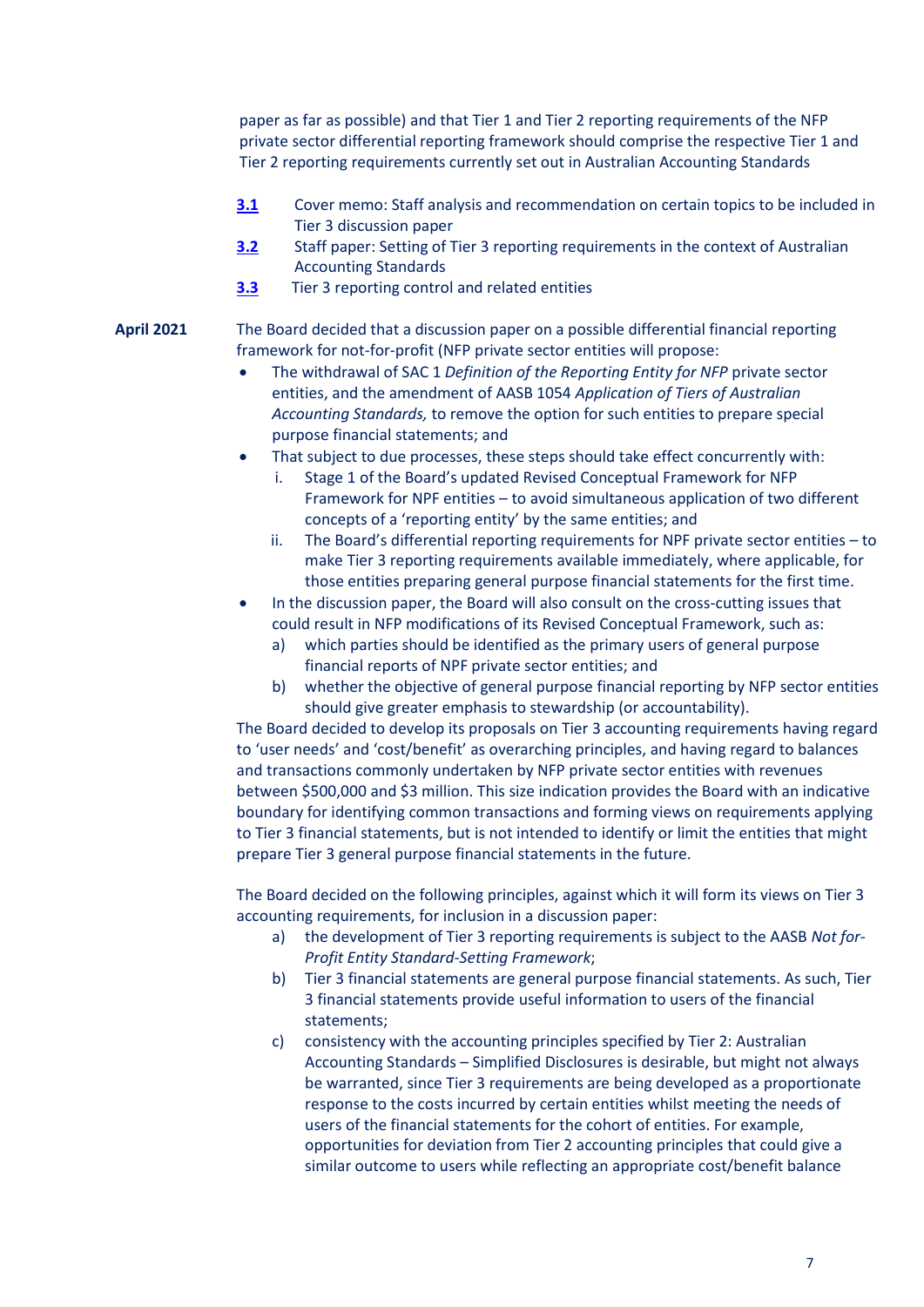could include disclosure requirements instead of a Tier 2 measurement requirement or an approach of specifying minimum 'prescriptive' disclosures;

- d) where possible within the context of its conceptual framework and user needs and cost/benefit considerations, in developing accounting requirements the aim is to maximise leveraging information that management uses to make decisions about the entity's operations; and
- e) accounting requirements do not impose disproportionate costs to preparers, when compared to benefits of the information.

In forming its views on Tier 3 reporting requirements, the Board decided it would consider, and be informed by, reporting requirements of other jurisdictions applying to similar-sized NPF private sector entities, including New Zealand.

The Board intends to evaluate its future decisions on Tier 3 reporting requirements against its conceptual framework and the similarity of the proposals to existing AASB reporting requirements and New Zealand's Tier 3 reporting requirements.

- **[3.1](https://aasb.gov.au/admin/file/content102/c3/3.1_SP_NFPFRF_M180_PP.pdf)** SAC 1 for NFP entities and principles for Tier 3 reporting requirements
- **[3.2](https://aasb.gov.au/admin/file/content102/c3/3.2_SP_SAC1_M180_PP.pdf)** Scope of the NFP FRF discussion paper
- **[3.3](https://aasb.gov.au/admin/file/content102/c3/3.3_SP_Tier3PrinciplesForDecisionMaking_M180_PP.pdf)** Principles for Tier 3 reporting requirements

**February 2021** The Board made the following tentative decisions for future consultation on a possible differential financial reporting framework for not-for-profit (NFP) private sector entities:

- the existing two tiers of reporting requirements (Tier 1 and Tier 2) would continue to be available for NFP private sector entities preparing general purpose financial statements;
- develop a further reporting tier ('Tier 3') in response to stakeholder concerns that Tier 2 reporting requirements are not proportionate for certain NFP private sector entities, including those which might no longer be able to prepare special purpose financial statements should the Board decide to remove the 'reporting entity' definition currently applicable to NFP entities; and
- not to specify application thresholds for the tiers, but directed staff to engage with regulators on how their requirements for entities to prepare financial statements in accordance with Australian Accounting Standards or otherwise would interact with future financial reporting requirements to ensure clarity in the future consultation document.

The Board also tentatively decided not to include any service performance reporting proposals in this consultation document, subject to clear communication of how it would address this topic and feedback from relevant regulators on the interaction of this decision with their priorities. The Board reiterated that it considers reporting of service performance information useful to users of the financial statements of NFP private sector entities but acknowledged that complexities in developing proposals in this regard might disproportionately delay progress on the differential reporting framework.

The Board will consider proposals for Tier 3 reporting requirements for the consultation document at future meetings.

- **[5.1](https://www.aasb.gov.au/admin/file/content102/c3/5.1_SP_CM_NFPFRF_M179_PP.pdf)** Cover memo-Scope of the public consultation document
- **[5.2](https://www.aasb.gov.au/admin/file/content102/c3/5.2_SP_PossibleDifferentialRptTiersforNFP_PSE_M179_PP.pdf)** Possible differential reporting Tiers for not-for-profit private sector entities
- **[5.3](https://www.aasb.gov.au/admin/file/content102/c3/5.3_SP_ApplicabilityDifferentTierstoNFPentitiesNFPFRF_M179_PP.pdf)** Applicability of the different tiers to not-for-profit private sector entities
- **[5.4](https://www.aasb.gov.au/admin/file/content102/c3/5.4_SP_SPRNFPFRF_M179_PP.pdf)** Scope of NFP FRF project Service Performance Reporting
- **November 2020** The Board noted further feedback from the initial targeted consultations and decided to develop a Consultation Paper. The Board emphasised the importance and urgency of the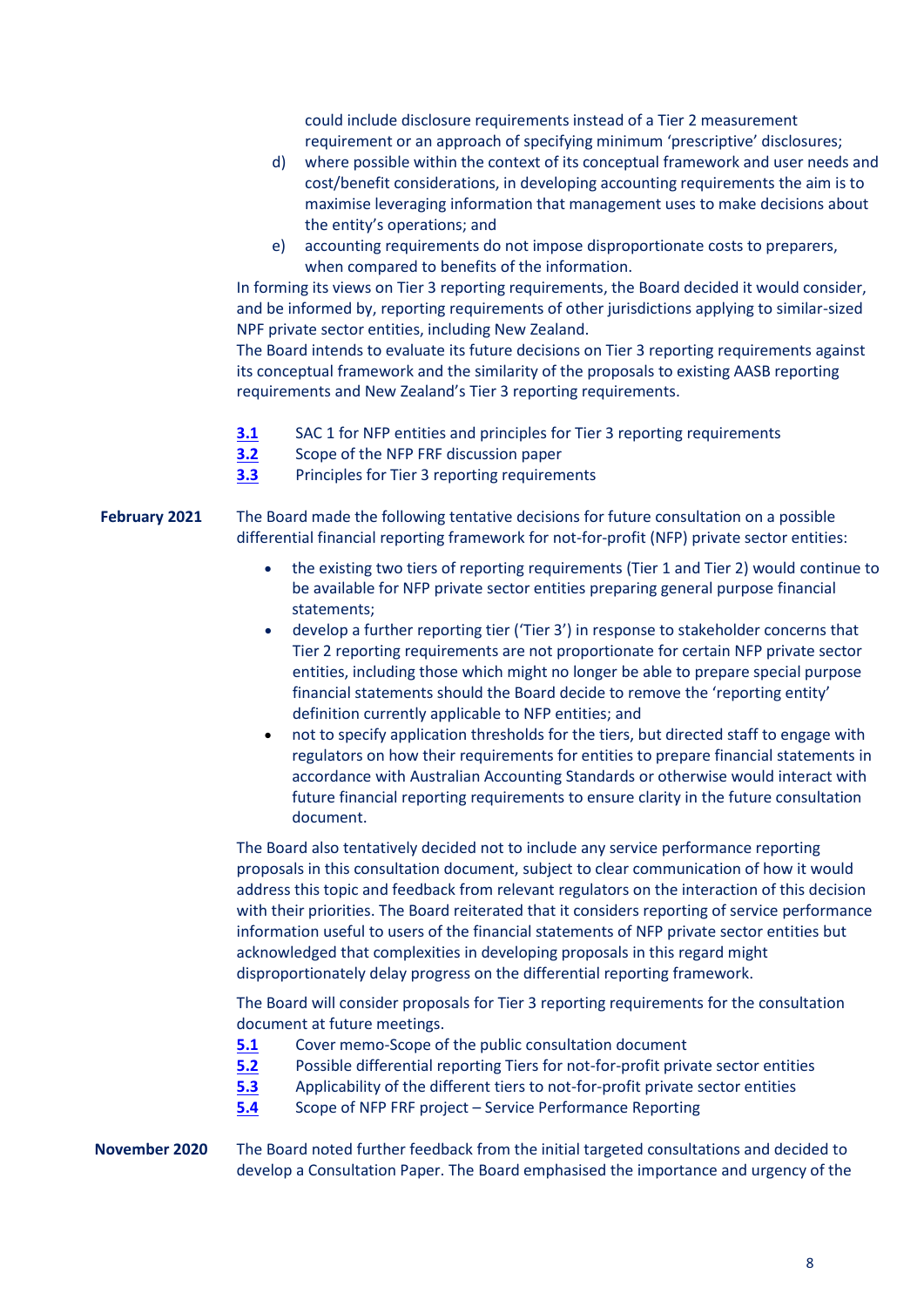financial reporting issues and will review the project timeline after considering the scope of a working draft of the Consultation Paper at the February 2021 Board meeting, including whether service performance information reporting should be included in the Consultation Paper.

- **[3.1](https://www.aasb.gov.au/admin/file/content102/c3/3.1_SP_NFPFRF_M178_PP.pdf)** Summary of initial targeted consultation and next steps
- **September 2020** The Board noted the feedback from the initial targeted consultations with stakeholders, including issues raised on the scope and nature of the initial design of the framework based on the New Zealand Tier 3 and Tier 4 Standards for not-for-profit private sector entities: Public Benefit Entity Simple Format Reporting – Accrual (Not-For-Profit) and Public Benefit Entity Simple Format Reporting – Cash (Not-For-Profit). The Board asked staff to continue with the targeted consultations with stakeholders to further inform the Board's deliberations on the next steps at a future meeting.
	- **[5.1](https://www.aasb.gov.au/admin/file/content102/c3/5.1_SP_NFPFRF_M177_PP.pdf)** Summary of initial targeted consultation and key matters identified

### **November 2019 Project plan**

The Board approved an updated project plan.

**[5.1](https://www.aasb.gov.au/admin/file/content102/c3/5.1_PP_NFP-private_M173.pdf)** Project Plan – NFP Private Sector Financial Reporting Framework

### **Disclosure of Compliance with R&M in SPFS of Not-for-Profit Private Sector Entities**

The Board finalised requirements for not-for-profit private sector entities preparing and lodging special purpose financial statements (SPFS) with ASIC and ACNC – and other entities complying with AASB 1054 – to disclose information regarding compliance with the recognition and measurement (R&M) requirements in Australian Accounting Standards by making AASB 2019-4 *[Amendments to Australian Accounting Standards](https://www.aasb.gov.au/admin/file/content105/c9/AASB2019-4_11-19.pdf) – Disclosure in Special [Purpose Financial Statements of Not-for-Profit Private Sector Entities on Compliance with](https://www.aasb.gov.au/admin/file/content105/c9/AASB2019-4_11-19.pdf)  [Recognition and Measurement Requirements](https://www.aasb.gov.au/admin/file/content105/c9/AASB2019-4_11-19.pdf)*.

AASB 2019-4 applies to annual reporting periods ending on or after **30 June 2020**.

#### **September 2019 Disclosure of Compliance with R&M in SPFS - AASB 1054 (ED 293)**

#### The Board decided:

(a) NFP entities required by legislation or otherwise to comply with AASB 1054 *Australian Additional Disclosures*, such as medium and large charities with revenue greater than \$250,000, registered with the Australian Charities and Not-for-profits Commission (ACNC) and companies limited by guarantee lodging financial reports with ASIC will be required to make the disclosures about compliance with recognition and measurement (R&M) requirements of Australian Accounting Standards (AAS) in their special purpose financial statements (SPFS) for annual reporting periods ending on or after 30 June 2020.

The Board noted the ACNC expressed support for increased transparency of the financial reporting in the sector. Also, the work is on-going to consider further changes to the financial reporting framework for NFP entities.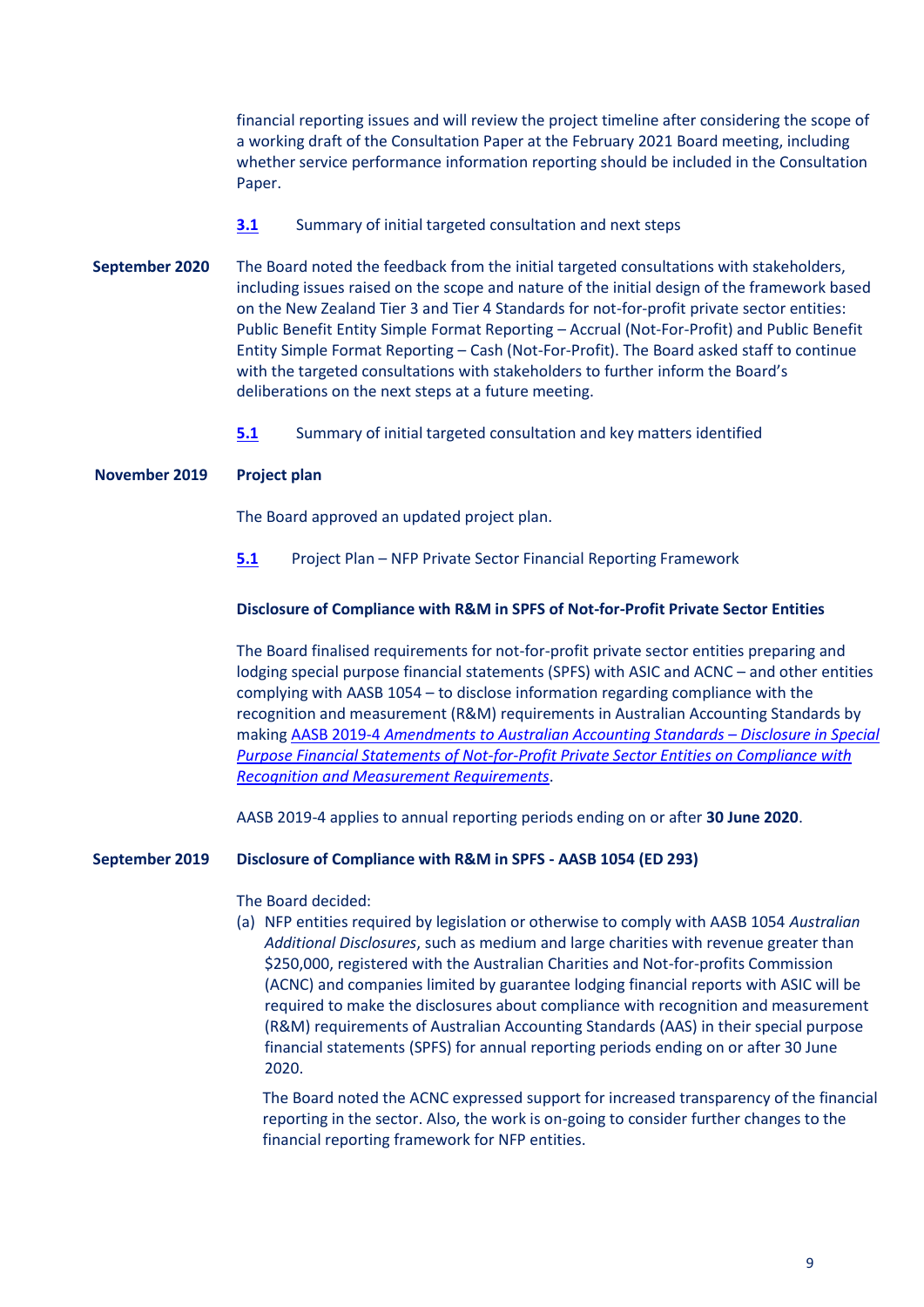- (b) for each material disclosed accounting policy disclose whether it does not comply with AAS R&M requirements or the compliance has not been assessed.
- (c) on the basis of the assessment in (b), disclosure is made as to whether overall the AAS R&M requirements are complied with (no instances of non-compliance or nonassessment), not complied with (1 or more instances of non-compliance) or not assessed (1 or more instances of non-assessment). Where there is known noncompliance an indication of the non-compliance should be disclosed.
- (d) disclosure of compliance with the R&M requirements in AAS excludes consolidation and the equity method of accounting as these are the subject of separate disclosures;
- (e) relief from determining whether or not its interests in other entities give rise to interests in subsidiaries, associates or joint ventures is only available where there is no legislative requirement to make this determination; and
- (f) the proposed implementation guidance and illustrative examples in ED 293 will be updated to reflect the above decisions.

The Board noted its amended proposals do not require more information than the NFP entities already provide, as they may indicate they have not made an assessment of compliance with AAS R&M. The Board acknowledged that there is less clarity in SPFS R&M requirements for charities and the new disclosures provide appropriate information for users without undue cost to preparers. Although the scope of the proposals has been limited to NFP entities, the Board decided that a fatal-flaw review version for public comment was not required as the proposals are less onerous.

- **[18.1](https://aasb.gov.au/admin/file/content102/c3/18.1_SP_ED293Submissions_M172_REVISED.pdf)** Staff Paper: AASB 1054 Disclosure of Compliance with R&M in SPFS Revised
- **February 2019** The Board noted that State and Territory consumer protection agencies are supportive of working with the Board and other not-for-profit (NFP) regulators on the issue of simplifying financial reporting in the NFP private sector.
- **November 2018** The Board welcomed ACNC Commissioner Dr Gary Johns to the meeting. The Board and Dr Johns agreed on the importance of consistent and appropriate external reporting for NFP private sector entities (including non-ACNC regulated entities). The Board will begin consulting with a wide range of stakeholders on the reporting framework options for the NFP private sector.

#### **August 2018 The impact of the AASB's revised Conceptual Framework proposals on not-for-profit private sector entities**

The Board decided to issue a frequently asked question (FAQ) to help charities, companies limited by guarantee, incorporated associations, cooperatives and other not-for-profit private sector (NFP) entities understand the impact of the proposals in AASB's Consultation Paper ITC 39.

The FAQ will outline the Board's expectation that it will, in consultation with the Australian Charities and Not-for-profits Commission's (ACNC) and state and territory regulators, explore three tiers of reporting for NFP entities; each with consistent, comparable and transparent reporting requirements – dependent on recommendations from the recent ACNC legislative review. It will explain how special purpose financial statements (SPFS) are expected to be replaced for NFP entities with reporting requirements that are proportionate, fair and balance user needs with costs to preparers as outlined below: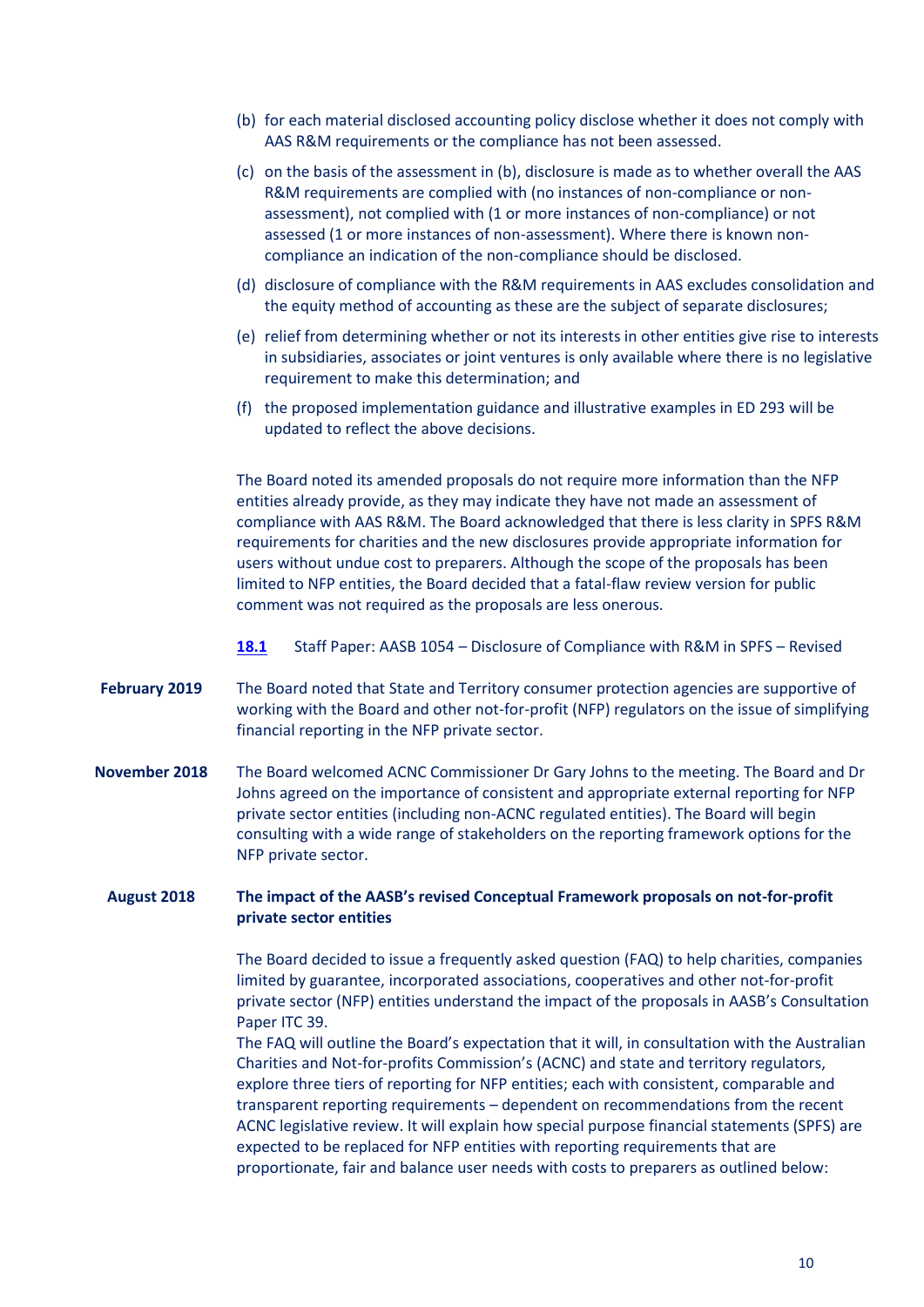- (a) Bottom tier most likely be cash accounting, with a statement of resources and commitments (for ACNC NFP's voluntary basis only, supporting completion of the Annual Information Statement);
- (b) Middle tier either Tier 2 General Purpose Financial Statements (GPFS) [full recognition and measurement with simplified disclosure] or a modified accrual framework [simplified recognition, measurement and disclosure]; and
- (c) Top tier –either Tier 1 [full recognition, measurement and disclosure] or Tier 2 GPFS framework (depending on where the middle tier lands).

The Board also decided to explore the possibility of putting NFP thresholds and requirements into the existing AASB 1053 Application of Tiers of Australian Accounting Standards. This would ensure that all NFPs required by legislation or otherwise to prepare financial statements in accordance with Australian Accounting Standards would prepare comparable, consistent and transparent financial statements using the Bottom, Middle or Top tiering requirements.

The FAQ will also explain that the Board will perform extensive consultation on a broader range of proposals for NFPs compared to what was contained in ITC 39. In addition to looking at the three tiers of reporting, the Board will be looking at service performance reporting (also known as impact reporting), remuneration reporting, fundraising and related party disclosures. Transitional relief for NFP entities would also be explored at that time.

The Board noted that NFP entities could still assist with the proposals in ITC 39 by providing feedback on whether they prefer the existing Tier 2 GPFS framework – Reduced Disclosure Requirements or the newly proposed Tier 2 GPFS framework – Specified Disclosure Requirements for the Top or Middle tiers. This will help to inform the AASB which option they should pursue in further consultation.

- **December 2017** The Board will provide the summary of the feedback from the outreach sessions held in November regarding the financial reporting framework for charities to the ACNC legislative review.
	- **[8.0](http://www.aasb.gov.au/admin/file/content102/c3/8.0_Reporting_Framework_M161.pdf)** Cover Memo Financial Reporting Framework
	- **[8.1](http://www.aasb.gov.au/admin/file/content102/c3/8.1_Collation_NFP_Outreach_2017_M161.pdf)** Staff Collation of Feedback from Outreach Sessions Improving the financial reporting framework for Australian charities

The Board approved the project plan for considering the financial reporting framework for public sector entities, with minor amendments. The Board also supported a field work proposal from an academic research group as the research may help inform decisions about the reporting framework.

- **[8.2](http://www.aasb.gov.au/admin/file/content102/c3/8.2_Project_Plan_PSReporting_M161.pdf)** Project plan for the Financial Reporting Framework for public sector entities
- **[8.3](http://www.aasb.gov.au/admin/file/content102/c3/8.3_Research_Project_Facilitation_M161.pdf)** Staff Paper Research Project Facilitation
- **October 2017** The Board noted the Consultation Paper is to assist charities to provide input to the legislative review of the ACNC, commencing 3 December 2017. Accordingly regulators including the ACNC and relevant State regulators will be engaged to participate in the consultation process. The Board is particularly interested in consulting with users of charity financial statements.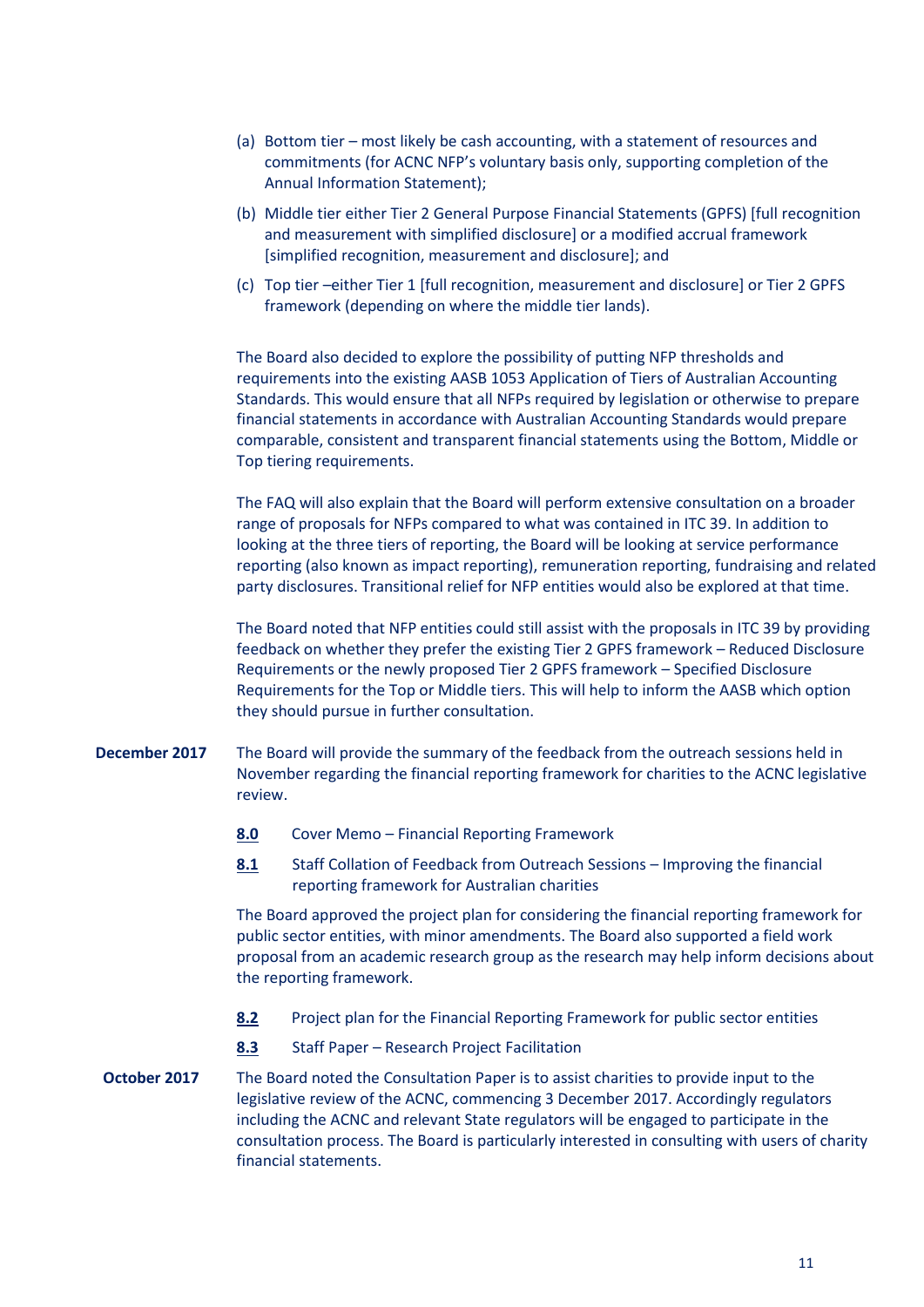#### **[7.0](http://www.aasb.gov.au/admin/file/content102/c3/7.0_Reporting_Framework_Memo_M160.pdf)** Cover Memo Australian Financial Reporting Framework

**[7.1](http://www.aasb.gov.au/admin/file/content102/c3/7.1_AASB_Research_Report_No.X_Financial_Reporting_Requirements_for_Charities.pdf)** AASB Research Report No X Financial Reporting Requirements for Charities – an Intranational and International Comparison [WORKING DRAFT]

#### **August 2017 Australian Financial Reporting Framework – Draft Research Report on Charities**

Staff provided a progress report on the AASB Research Report on financial reporting requirements for charities. The Board decided the research to date was sufficient as a basis for identifying (a) issues with the current reporting framework in Australia for charities and (b) the findings and implications from the research relevant to improving the reporting framework. Accordingly, the Board decided the Research Report (together with an executive summary) should be published as soon as possible. The Research Report will provide a context for the subsequent Consultation Paper on possible options for improving the financial reporting framework applicable to charities registered with the Australian Charities and Not-for-profits Commission (ACNC), an early draft of which was also discussed by the Board (see below).

#### **Australian Financial Reporting Framework – Draft Consultation Paper on Charities**

In relation to the Consultation Paper referred to above, the Board decided:

- (a) the Paper should clearly explain the basis for considering changing the current financial reporting framework for charities and the respective roles of the AASB and regulators in developing a revised framework;
- (b) to issue the Paper to enable adequate input into the legislative review of the ACNC, which is due to commence in December; and
- (c) key stakeholders should be engaged early in the process, with outreach planned jointly with the ACNC to discuss possible options for improving the framework.

The Board and the ACNC Commissioner, Susan Pascoe, agreed the ACNC should have significant input into the Paper.

**[4.0](http://www.aasb.gov.au/admin/file/content102/c3/4.0_Cover_Memo_Australian_Financial_Reporting_Framework_M159_.pdf)** Cover Memo Australian Financial Reporting Framework

**[4.1](http://www.aasb.gov.au/admin/file/content102/c3/4.1_WDAASBRRX_XX-17_Fin_Rep_Reqs_for_Charities_M159.pdf)** WORKING DRAFT AASB Research Report No. X Financial Reporting Requirements for Charities – an Intranational and International Comparison

- **June 2017** The Board noted progress on the staff's NFP benchmarking report "*Reporting Requirements for Not-for-Profit Entities – An International Comparison*" as well as a revised plan for the project. A consultative document will also be developed to facilitate discussions on reporting thresholds and requirements for not-for-profit entities.
	- **[6.0](http://www.aasb.gov.au/admin/file/content102/c3/6.0_Staff_Paper_NFP_private_sector_benchmarking_report_M158.pdf)** Staff Paper: Not-for-profit private sector benchmarking report
- **May 2017** The Board considered an updated project plan. In particular, staff will work in conjunction with other key regulatory bodies and stakeholders to determine user needs for information and to consider the costs and benefits of the financial reporting requirements for all Australian entities. Extensive research work, including comparing the existing reporting requirements with other jurisdictions, and consultation activities are underway to better understand and assess the criteria for determining (a) which entities are required to prepare general purpose financial reports and (b) the reporting requirements applicable to entities.
	- **[7.1](http://www.aasb.gov.au/admin/file/content102/c3/7.1_Reporting%20Framework_M157.pdf)** Staff Paper: Australian Financial Reporting Framework